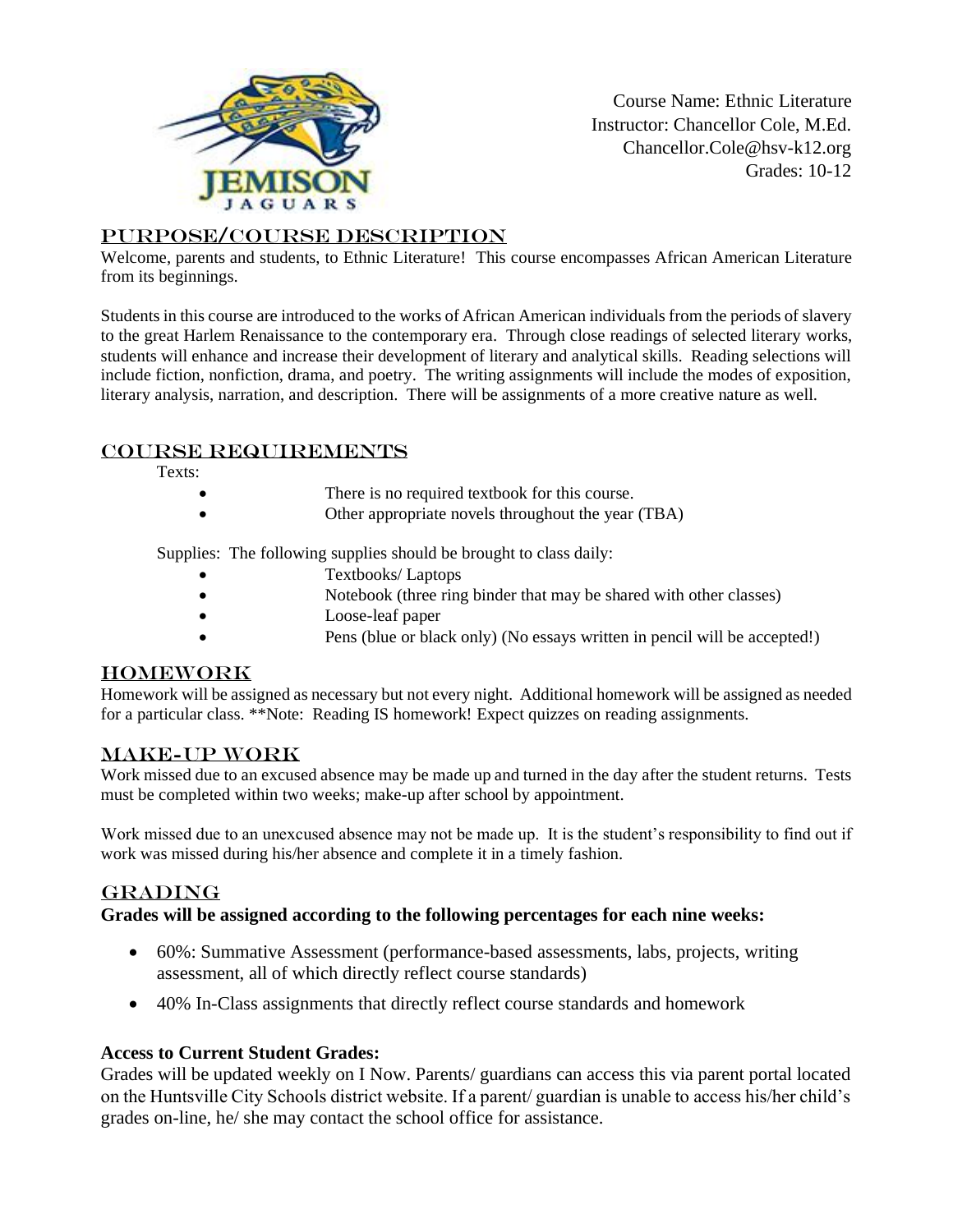# Academic Honesty

Academic honesty is expected, and the school policy will be strictly enforced. Any student participating in any form of academic misconduct (i.e. cheating, plagiarism, etc.) will receive a zero for the assignment. Appropriate disciplinary actions will also be taken in any case of academic dishonesty.

## TUTORING

Tutoring is available after school upon request during my office hours and questions or comments are always welcome. Please feel free to email me with your concerns, as this is the fastest and most efficient way of communicating with me. Conferences are available upon request.

## **EXPECTATIONS**

- Please come to class on time and prepared to work.
- Leave disagreements at the door.
- Please be respectful of your peers and me.
- I expect you to participate in class discussions and group discussions. We can't have class without your input!
- Due to concerns regarding cell phones, all cell phones should be placed in a purse or bag IN THE OFF POSITION when in my classroom, unless I have explicitly told you otherwise. Phones will be collected during any tests. I don't want you to be tempted to quickly respond to a text.
- I also expect you to ask questions if you don't understand. Remember, I don't know that you aren't understanding a concept if you don't ask questions.

# Videoconferencing (Live Instruction Sessions):

Students participating in videoconferencing sessions (live instruction) should always have the camera turned on. Students should use their school issued Google Account to access the Google Meet or Microsoft Teams sessions. Teachers will not admit students in the live sessions who use nicknames or unknown names as their screen name. All students should be fully dressed when appearing in a live instruction session. Proper behavior and decorum will be expected from all students logged into the videoconferences.

# Areas to be Studied

- I. First Quarter
	- A. Passages
	- B. The African Literary Tradition
	- C. The Beginnings of African American Literature

#### II. Second Quarter

- A. Reconstruction to Renaissance
- B. The Harlem Renaissance
- C. From Renaissance to Mid-Forties
- D. Literary Analysis Paper (5-7 Pages)

#### III. Third Quarter

- A. Contemporary Short Stories
- B. Contemporary Non-Fiction
- C. Contemporary Poetry

#### IV. Fourth Quarter

- A. Contemporary Drama
- B. Contemporary African Literature
- C. The Novel